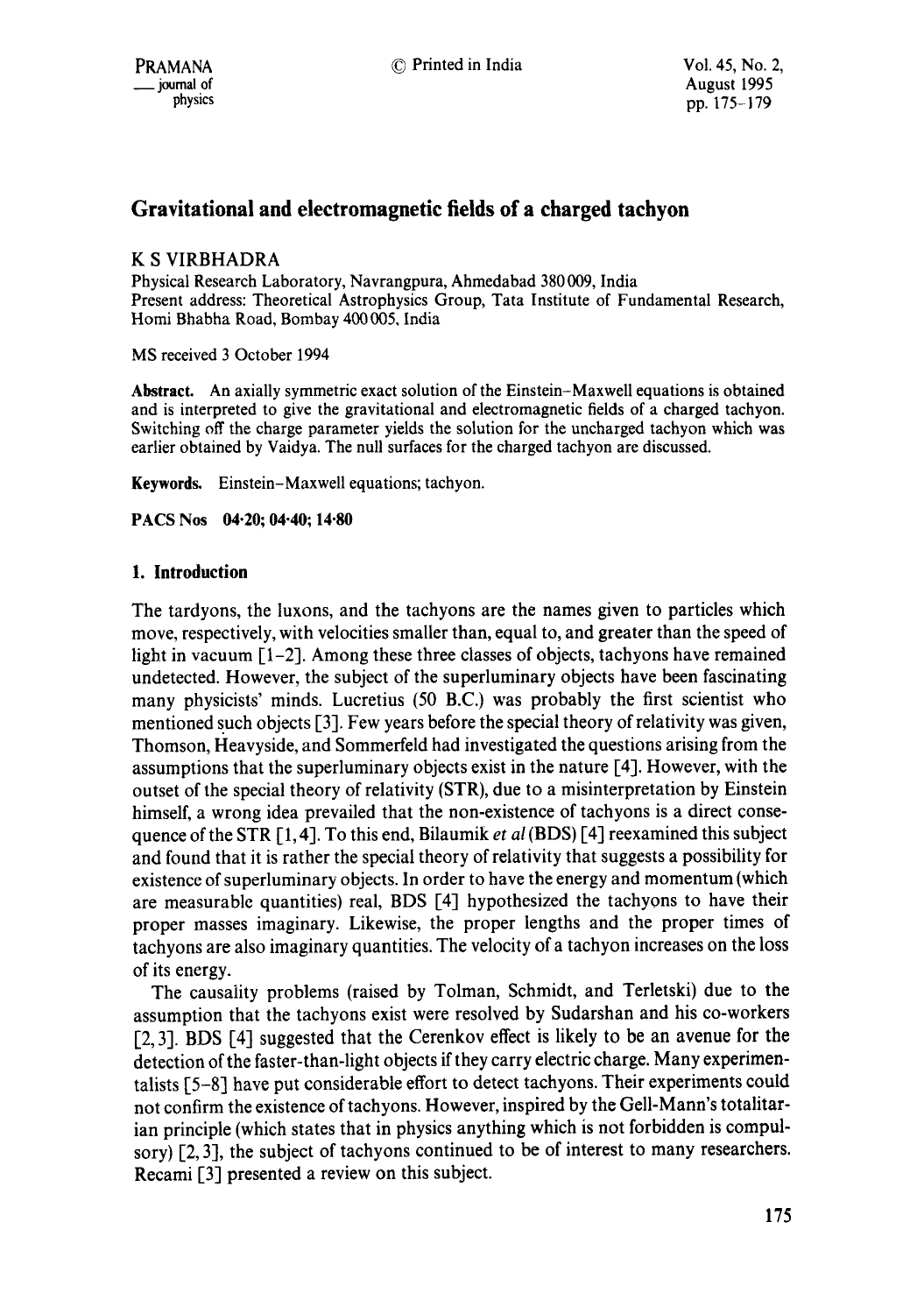#### *KS Virbhadra*

Narlikar and Sudarshan [9] studied the propagation of tachyons in an expanding universe. They showed that the pre-mordial tachyons in a big-bang universe could not survive unless it had very large energy in the beginning. The trajectories of tachyons in the Schwarzschild background were studied by Narlikar and Dhurandhar [10]. These investigations were further extended by Dhurandhar [11] in the Kerr geometry. Vaidya [12] obtained a static, axially symmetric vacuum solution of the Einstein equations and interpreted it as describing the gravitational field of a tachyon. He found that there is a gravitational repulsion between a tachyon and a tardyon. Raychaudhuri  $[13]$  showed that there is an attraction between tachyons themselves. We  $[14]$  obtained the gravitational field of a tachyon (uncharged) in a de Sitter universe. The electromagnetic interactions between a charged tachyon and a charged tardyon, and between charged tachyons themselves have not been investigated. Therefore, it is of interest to obtain the gravitational as well as the electromagnetic fields of a charged tachyon. In the present paper, we obtain an axially symmetric exact solution of the Einstein-Maxwell equations and interpret it to give the gravitational and electromagnetic fields of a charged tachyon. We use the geometrized units  $(G = 1, c = 1)$  and follow the convention that the Latin indices run from 0 to 3.

#### **2. Einstein-Maxwell equations**

The Einstein-Maxwell equations are

$$
R_i^k - \frac{1}{2}g_i^k R = 8\pi (T_i^k + E_i^k),\tag{1}
$$

where

$$
E_i^k = \frac{1}{4\pi} \left[ -F_{im} F^{km} + \frac{1}{4} g_i^k F_{mn} F^{mn} \right],
$$
 (2)

$$
\frac{1}{\sqrt{-g}}(\sqrt{-g}F^{ik})_{,k} = 4\pi J^{i},\tag{3}
$$

$$
F_{ij,k} + F_{jk,i} + F_{ki,j} = 0.
$$
\n(4)

 $R_i^k$  is the Ricci tensor.  $T_i^k$  and  $E_i^k$  are the energy-momentum tensors due to the matter and the electromagnetic field, respectively.  $J^i$  stands for the electric current density vector.

### **3. Solution for charged tachyon**

By transforming the Reissner-Nordström solution, we have obtained a static and axially symmetric exact solution of the Einstein-Maxwell equations which is given by the line element,

$$
d\tau^2 = B dt^2 - B^{-1} d\rho^2 - \frac{\rho^2}{(1 - v \cos \theta)^2} (d\theta^2 + \sin^2 \theta d\phi^2),
$$
 (5)

where

$$
B = 1 - v^2 + \frac{m}{\rho} + \frac{Q^2}{\rho^2} (1 - v^2)^2
$$
 (6)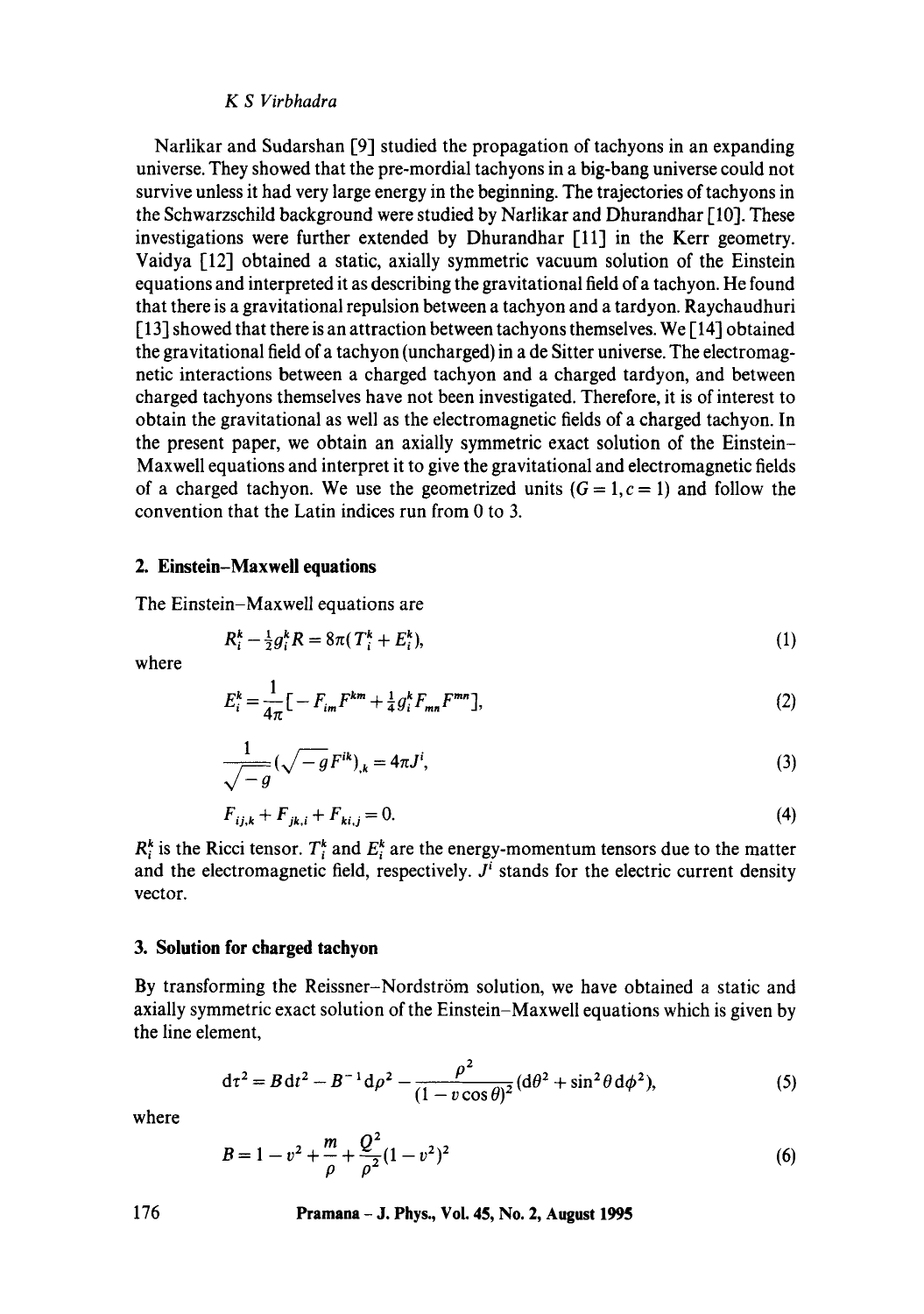and the only component of the electromagnetic field tensor

$$
F_{\rho t} = -\frac{Q(1 - v^2)}{\rho^2}.
$$
 (7)

The non-vanishing components of the energy-momentum tensor of the electromagnetic field are

$$
E_t^t = E_\rho^\rho = -E_\theta^\theta = -E_\phi^\phi = \frac{Q^2}{8\pi\rho^4} (1 - v^2)^2.
$$
 (8)

The current density vector and the energy-momentum tensor of matter are given by

$$
J^i = 0, \quad T_i^k = 0. \tag{9}
$$

We now proceed to show that the above solution gives the gravitational and electromagnetic fields of a charged tachyon.

Using the retarded time coordinate  $u$  given by

$$
u = t - \int [B(\rho)]^{-1} d\rho \tag{10}
$$

in place of  $t$ , the above line element can be written as

$$
d\tau^2 = B du^2 + 2du d\rho - \frac{\rho^2}{(1 - v \cos \theta)^2} (d\theta^2 + \sin^2 \theta d\phi^2)
$$
 (11)

and the non-vanishing component of the electromagnetic field tensor is given by

$$
F_{\rho u} = -\frac{Q(1 - v^2)}{\rho^2}.
$$
 (12)

Now by a coordinate transformation  $\rho$  going to r, where  $\rho = r(1 - v \cos \theta)$ , the line element is

$$
d\tau^2 = Ddu^2 + 2du d[r(1 - v \cos \theta)] - r^2(d\theta^2 + \sin^2 \theta d\phi^2),
$$
 (13)

where

$$
D = 1 - v^2 + \frac{m}{r(1 - v\cos\theta)} + \frac{Q^2(1 - v^2)^2}{r^2(1 - v\cos\theta)^2}
$$
 (14)

and the surviving components of the electromagnetic field tensor are

$$
F_{ru} = -\frac{Q(1 - v^2)}{r^2(1 - v\cos\theta)}
$$
  

$$
F_{\theta u} = -\frac{Q(1 - v^2)v\sin\theta}{r(1 - v\cos\theta)^2}.
$$
 (15)

For  $|v|$  < 1, the solution can be transformed to the Reissner-Nordström solution given by the line element,

$$
d\tau^2 = B' du'^2 + 2du'dr' - r'^2 (d\theta'^2 + \sin^2 \theta' d\phi^2),
$$
 (16)

**Pramana - J. Phys., Vol. 45, No. 2, August 1995 177**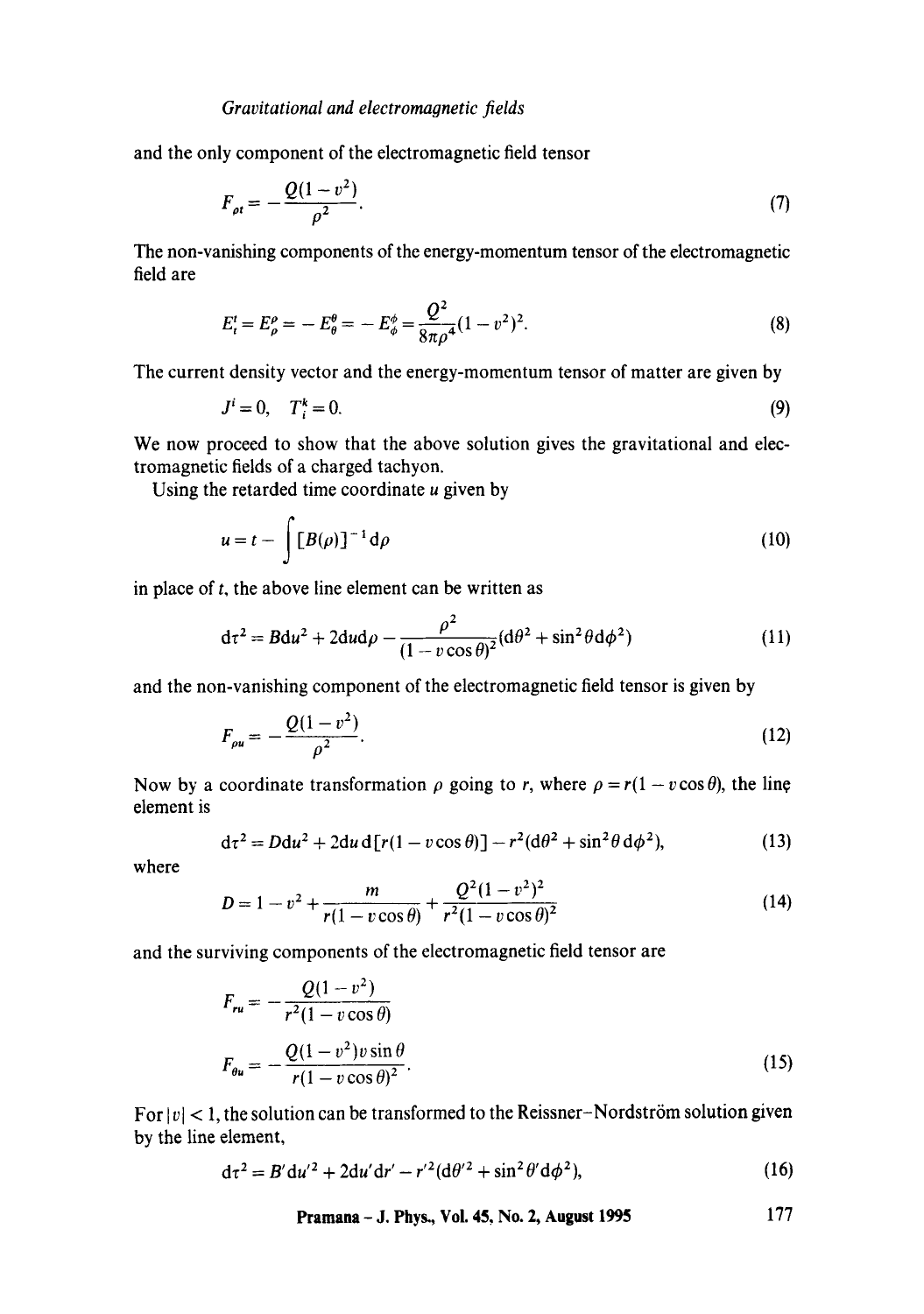*K S Virbhadra* 

where

$$
B'=1-\frac{2M}{r'}+\frac{Q^2}{r'^2}
$$
 (17)

and

$$
M=-\frac{m(1-v^2)^{-3/2}}{2},\qquad \qquad (18)
$$

and the non-vanishing component of the electromagnetic field tensor

$$
F_{r'u'} = -\frac{Q}{r'^2},\tag{19}
$$

by the coordinate transformations

$$
u' = u\sqrt{1 - v^2},
$$
  
\n
$$
r' = \frac{r(1 - v\cos\theta)}{\sqrt{1 - v^2}},
$$
  
\n
$$
\cos\theta' = \frac{\cos\theta - v}{1 - v\cos\theta}.
$$
\n(20)

We obtained the axially symmetric solution by following the reverse process given here, i.e., we began with the Reissner-Nordström solution and obtained the axially symmetric solution by a complex transformation  $(|v| > 1)$ . However, for convenience in presentation we have first written the axially symmetric solution (the line element in diagonal form) and then have shown that it transforms to the Reissner-Nordström solution for  $|v| < 1$ . The coordinate transformations expressed by (20) show that the origin of the frame S' moves with respect to the frame S with a uniform velocity  $v$  along the common Z-axis in the fiat spacetime background [12]. The solution of the Einstein-Maxwell equations obtained by us has the following characteristics: (a) the gravitational field given by the line element (5) has all the geometrical characteristics of the Reissner-Nordström field, (b) the solution is axially symmetric which is required as there cannot be a tardyonic observer which can find a tachyon at rest, and (c) it contains a velocity parameter v, which is not possible to be transformed away for  $|v| > 1$ . However, for  $|v| < 1$ , the solution transforms to the Reissner-Nordström solution. Therefore, we interpret the solution to give the gravitational and the electromagnetic fields of a nonrotating charged tachyon. Switching off the charge parameter Q, one gets the solution for the uncharged (non-rotating) tachyon which was obtained by Vaidya  $[12]$ .

## **4. Discussion**

The solution given by us is singular at  $r = 0$  and sec  $\theta = v$ . The latter gives a right circular cone of semi-vertical angle  $\arccos(c)$  as the singularity surface. Again the null surfaces are given by the equation

$$
(v2 - 1)\rho2 - m\rho - Q2(v2 - 1)2 = 0.
$$
 (21)

This equation has two roots given by

$$
\rho = \rho_{\pm},\tag{22}
$$